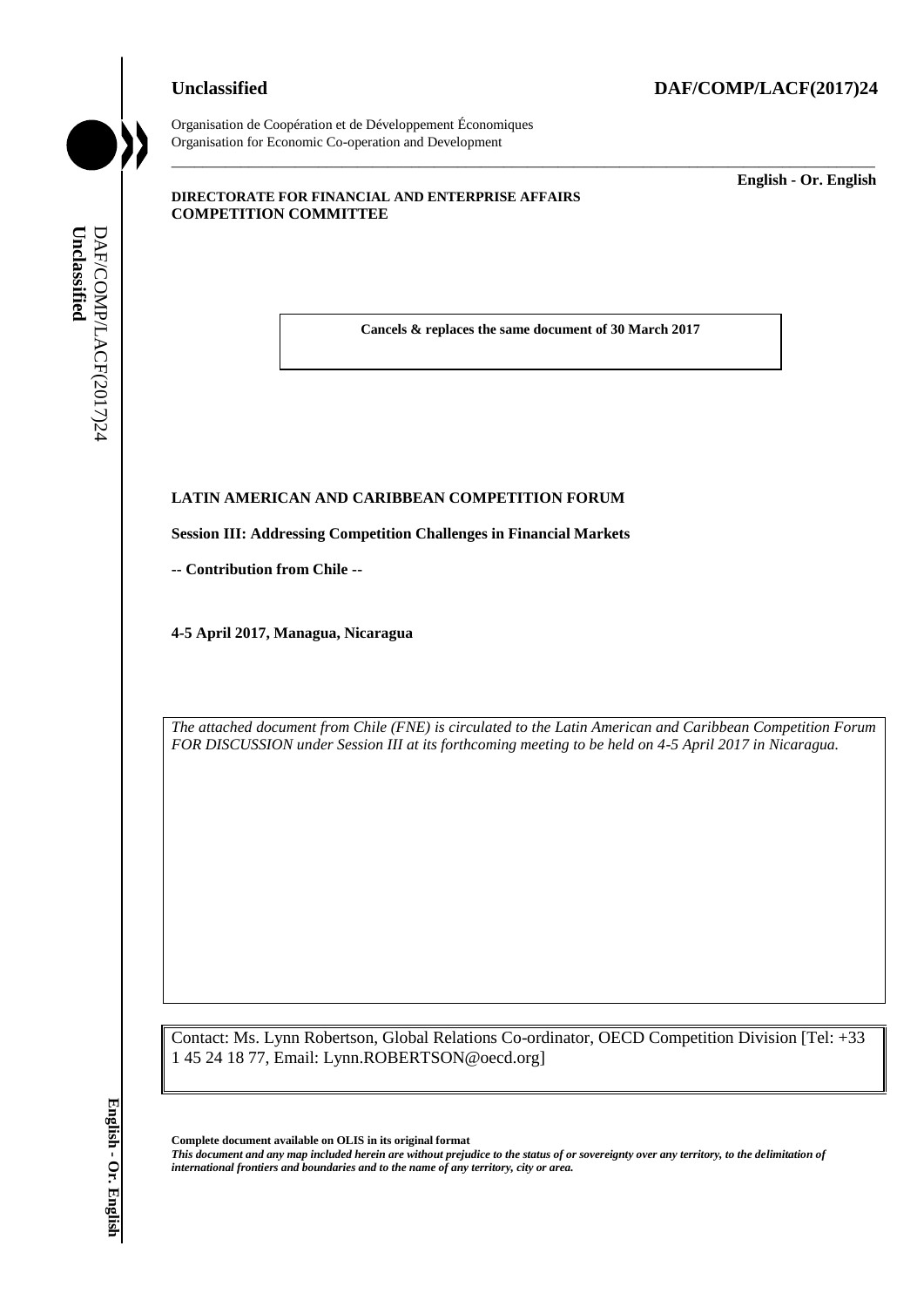#### *Note by Turkey*

*The information in this document with reference to "Cyprus" relates to the southern part of the Island. There is no single authority representing both Turkish and Greek Cypriot people on the Island. Turkey recognises the Turkish Republic of Northern Cyprus (TRNC). Until a lasting and equitable solution is found within the context of the United Nations, Turkey shall preserve its position concerning the "Cyprus issue".*

#### *Note by all the European Union Member States of the OECD and the European Union*

*The Republic of Cyprus is recognised by all members of the United Nations with the exception of Turkey. The information in this document relates to the area under the effective control of the Government of the Republic of Cyprus.*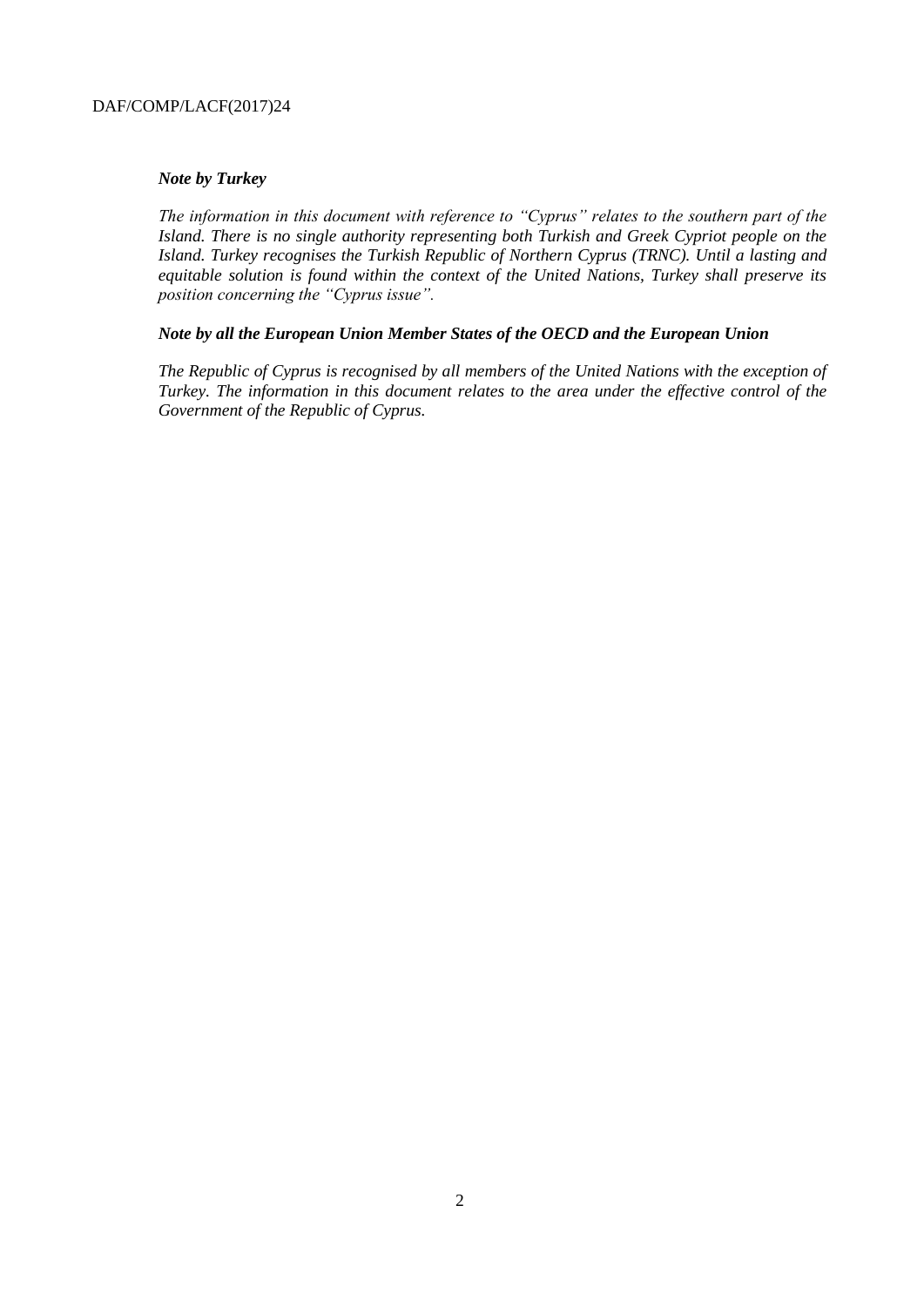## **LATIN AMERICAN AND CARIBBEAN COMPETITION FORUM**







### **15th Latin American and Caribbean Competition Forum 4-5 APRIL 2017, Managua, Nicaragua**

#### **Session III: Addressing Competition Challenges in Financial Markets**

**\*\*\***

#### **CHALLENGES TO INTRODUCING COMPETITION INTO CREDIT AND DEBIT PAYMENT CARD SYSTEMS**

#### **-- CONTRIBUTION FROM CHILE (FNE)\* --**

#### **1. Introduction**

l

1. Chile's competition rules aim to promote and defend free market competition, and are overseen by the Fiscalía Nacional Económica (FNE, the national agency responsible for safeguarding fair competition), and the Competition Tribunal  $(TDLC)$ <sup>1</sup>

2. Electronic payment systems, in particular those associated with credit and debit cards, are financial markets that have a profound impact throughout the economy because their inefficiencies extend to all trade in goods and services in which they are used. The continued growth in the use of payment methods other than cash and cheques poses an ongoing challenge for both sectoral regulators and competition agencies in efforts to prevent the absence of competition in these markets from becoming a millstone round the neck of the rest of the economy.

3. Accordingly, these markets have traditionally been a recurring item in the work of the FNE and the TDLC, whether in procedures for imposing penalties, controlling mergers or promoting free competition. As a result, it has been possible to conduct an exhaustive and virtually unbroken study of the card payment system in place in Chile, together with the economic operators involved, from 1991 to date.

Contribution from the Fiscalía Nacional Económica (FNE), Chile.

<sup>&</sup>lt;sup>1</sup> Chile's free competition rules are set out in Statutory Decree (Decreto con Fuerza de Ley) No. 1 laying down the consolidated, co-ordinated and standardised text of Decree Law (Decreto Ley) No. 211 of 1973, published in the Official Gazette of 7 March 2005 (hereinafter "DL 211"), and recently amended by Law No. 20,945 of 30 August 2016.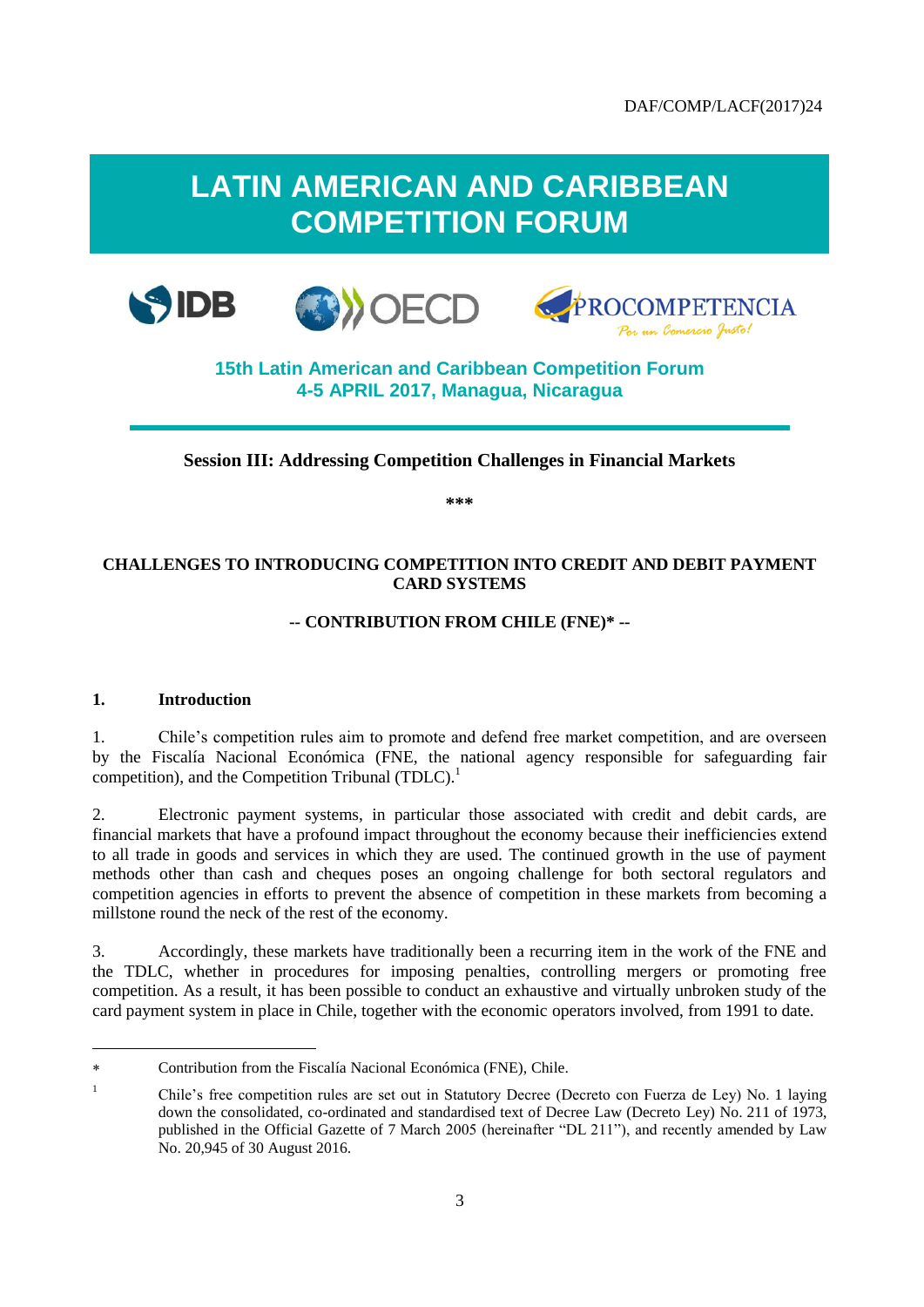4. The card payment industry is a two-sided market with one or more platforms providing services that allow various types of end-users with different demands to interact<sup>2</sup>, involving network externalities and issues with pricing by multi-product companies, where various prices are set using balances in which the prices do not necessarily reflect each market's costs.

5. The features of this industry have given rise to concern at the comparative level, especially in respect of the exercise of market power over merchants, and have been reviewed in a growing number of countries both in the economic literature and by organs of the State. Over the past decade, significant regulatory changes have been adopted, often originating in cases initiated by competition agencies<sup>3</sup>, including penalties or corrective measures intended to make the market operate in a more competitive fashion, especially with regard to (i) co-ordination between banks to set interchange fees; (ii) the very high concentration on the acquirer side; and (iii) vertical integration between issuers and acquirers.

6. The structure of the Chilean credit and debit card payment market has a number of special features that make it almost unique in the world<sup>4</sup>. It is based on vertical integration between the issuance, acquisition and processing of transactions and has a single acquirer for universally accepted cards (the result of a joint venture between issuers known as "Transbank"), which operates as a monopoly in relation to merchants under a regulated price structure.

7. Even more unusually, in 1991, this structure was authorised<sup>5</sup> by the then competition authority on grounds that still protect concerted action by banks in the wake of a series of mergers that occurred during the 1990s. As a result, Transbank became the sole licensed acquirer for international card brands (Visa, MasterCard, American Express and Diners credit cards, Cirrus and Maestro debit cards), the holder of the local debit card brand Redcompra and the authorised representative of all issuers in recruiting merchants to become affiliates of the system.

8. The arguments put forward at the time as to why this merger would not raise issues for free competition included: (i) the relevant market was the payment methods market in general, including bank and non-bank cards, cash, cheques, etc.; (ii) that market was open to the entry of new issuers and operators; (iii) the role of the acquirer provided an opportunity for competition between banks; (iv) the conditions governing marketing and advertising to merchants, in which Transbank would act merely as a tool; and (v) the vertical integration between card issuers and the card operator and administrator – Transbank – would be reflected in greater competition in the role of issuer, resulting in greater benefits to all parties in the system, namely cardholders, merchants and issuers.

 $\overline{c}$ <sup>2</sup> Buccirossi P. "Competition Policy in Two-Sided Markets, with Special Emphasis on Payment Cards". In: *Handbook of Antitrust Economics*. Chapter 8, MIT Press, 2008.

<sup>3</sup> In the USA, the EU, the UK, Colombia, Italy, and South Korea, among others.

<sup>&</sup>lt;sup>4</sup> There are other examples in the world of monopolistic or dominant acquirers that are vertically integrated with issuers, for example in Austria, Belgium, Cyprus, the Netherlands and Portugal.

<sup>5</sup> Dictamen [Decision] of the Central Preventive Commission, No. 752/262 of 18 April 1991.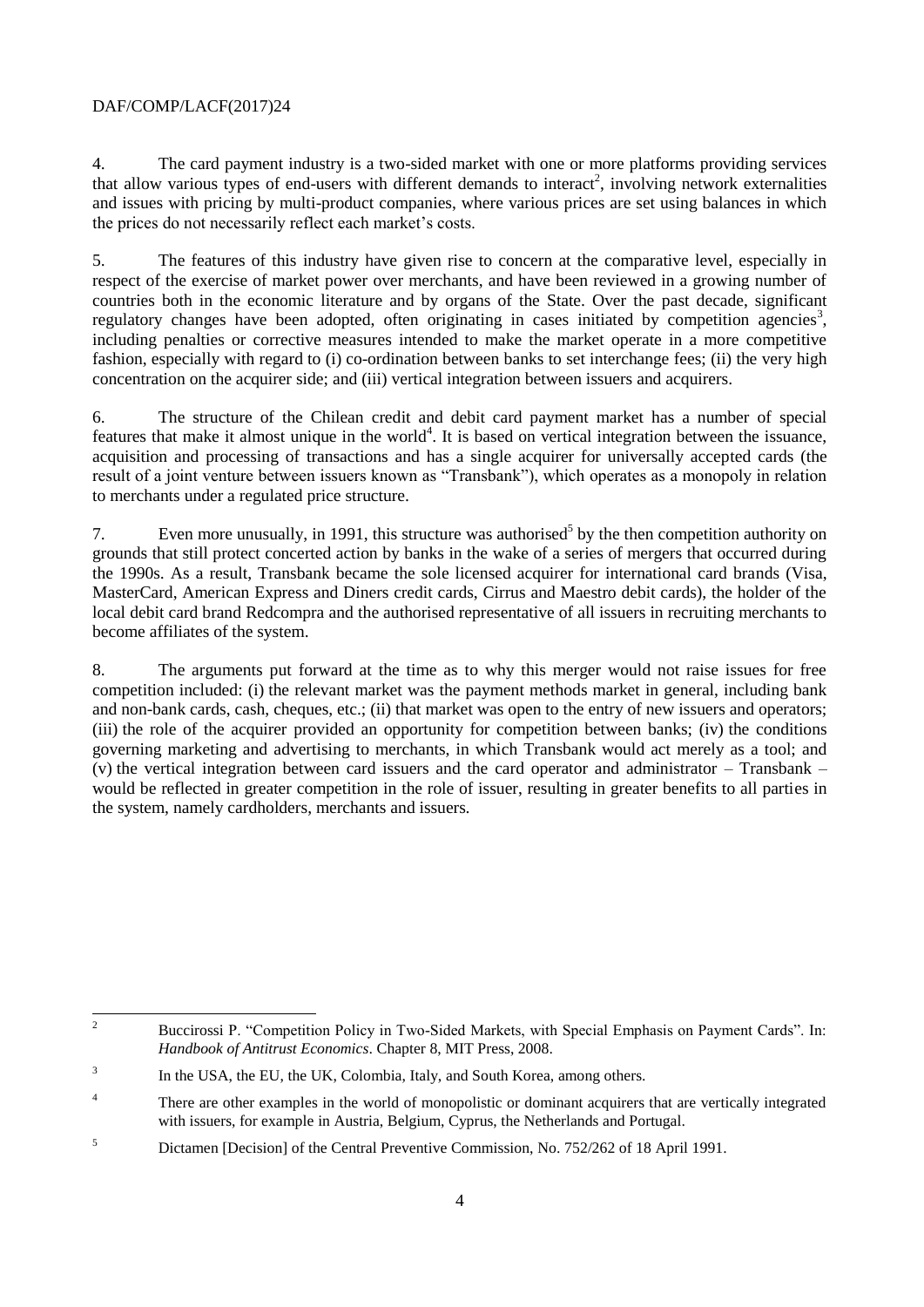

**Figure 1. Chilean card payment system**

NB: TBK = Transbank;  $MD$  = merchant discount; P = price of the good or service Source: Compiled by author.

9. In view of the vertical integration between issuance, operation and acquisition, there is no incentive of any kind for the issuing financial institutions and banks to perform acquisition activities themselves or to entrust their performance to any third party other than Transbank. As a result, in Chile, the acquirer pays no explicit interchange fee to the issuer; instead, Transbank takes the merchant discount that it charges merchants and passes it on in full to the issuers, who pay Transbank a fee per transaction to cover its costs (the profits earned by Transbank are later passed on as dividends to the issuers who own the company). Thus the difference between the merchant discount and the fee paid by issuers to Transbank has been dubbed an "implicit interchange fee".

10. Based on a settlement arrangement between FNE and Transbank in 2005, and a ruling of the TDLC penalising the latter for abuses of dominant position, Transbank is subject to a TDLC-approved Self-Regulation Plan that lays down the structure of merchant discounts, the maximum levels of those discounts (in itemised fashion), the fees paid to issuers and a profit limit of 18%.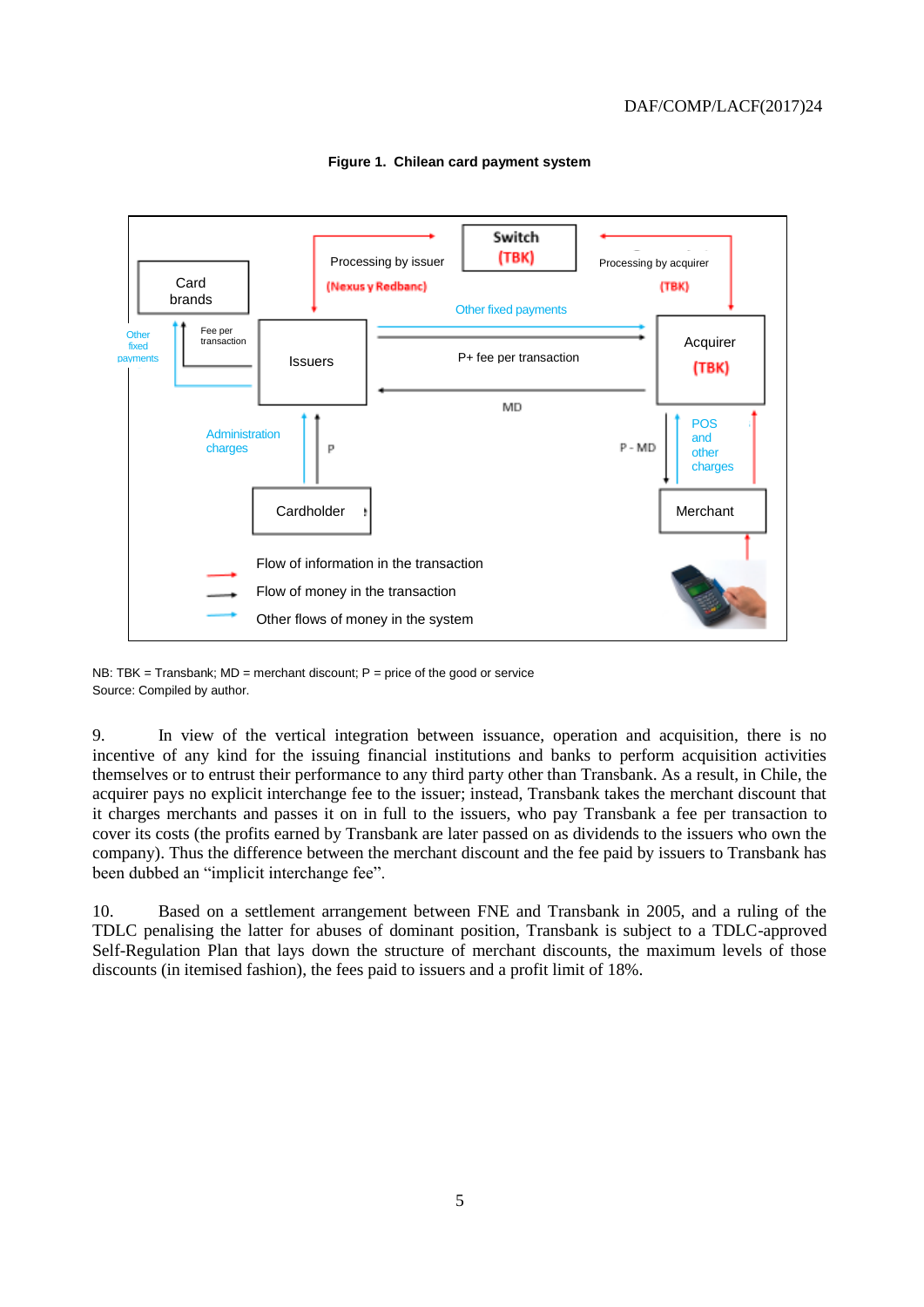#### **2. Interaction with sectoral regulatory bodies**

11. The Chilean Central Bank is authorised to regulate issuers and operators of credit and debit cards<sup>6</sup>, to the extent that they are widely accepted payment methods, and this power has been exercised through the regulations governing the sector<sup>7</sup>. Additionally, the regulatory authority for banks and financial institutions (*Superintendencia de Bancos e Instituciones Financieras* – SBIF) has powers to inspect companies whose line of business is in issuing or operating credit cards or any other similar cards, and to provide guidance to inspected entities. In the exercise of those powers, the SBIF has laid down a number of general standards.<sup>8</sup>

12. In terms of regulations, there are only two kinds of activities involving cards: issuance and operation, and the sectoral regulations of the Central Bank and the SBIF set out the scope of those activities, the terms and conditions governing their performance, solvency, liquidity, and management of operational and technological risk. The issuer was given responsibility both for entering into affiliation contracts with entities to ensure that they would accept cards as a payment instrument, and for operating the cards, although card operation may be entrusted to third parties. Companies that hold international debit card brands are not directly regulated.

13. The Central Bank is of the view that its constitutional independence provides that sectoral rules are subject to special control by the courts, therefore the TDLC does not have the powers to amend or nullify them; rather its interest and remit as an institution is to promote development and innovation in payment methods while safeguarding other public assets such as public confidence and trust. Accordingly, a proper understanding of the scope of the regulation would lead to the conclusion that there are no regulatory barriers to entry.

14. The Central Bank considered two regulatory aspects that could be amended to introduce more competition into the market: (i) an easing of the regulations restricting issuance of prepayment cards and allowing participation by non-banking entities; and, (ii) greater connectivity between credit and debit card systems. It also noted the importance of TDLC access to additional empirical background data on penetration of retail payment methods in Chile, and the relationship between innovation and competition in that sphere given its view that it is necessary to balance the generation of competition with the need to safeguard the normal operation of payment systems.

15. Therefore, any regulatory proposal made by the competition agencies must not disregard the power and independence of the Central Bank to lay down standards that protect the proper functioning of the financial system, particularly with regard to the security of payment systems. Neither must it disregard the powers of inspection conferred upon the regulator under the General Banking Act.

<sup>6</sup> Article 35(7) of the Central Bank Act; and Article 69 of the General Banking Act.

<sup>&</sup>lt;sup>7</sup> Currently set out in Chapters III.J.1 and III.J.2 of the Central Bank Compendium of Financial Standards.

<sup>8</sup> Chapters 8-3 and 2-15 of the Updated Digest of SBIF Standards.